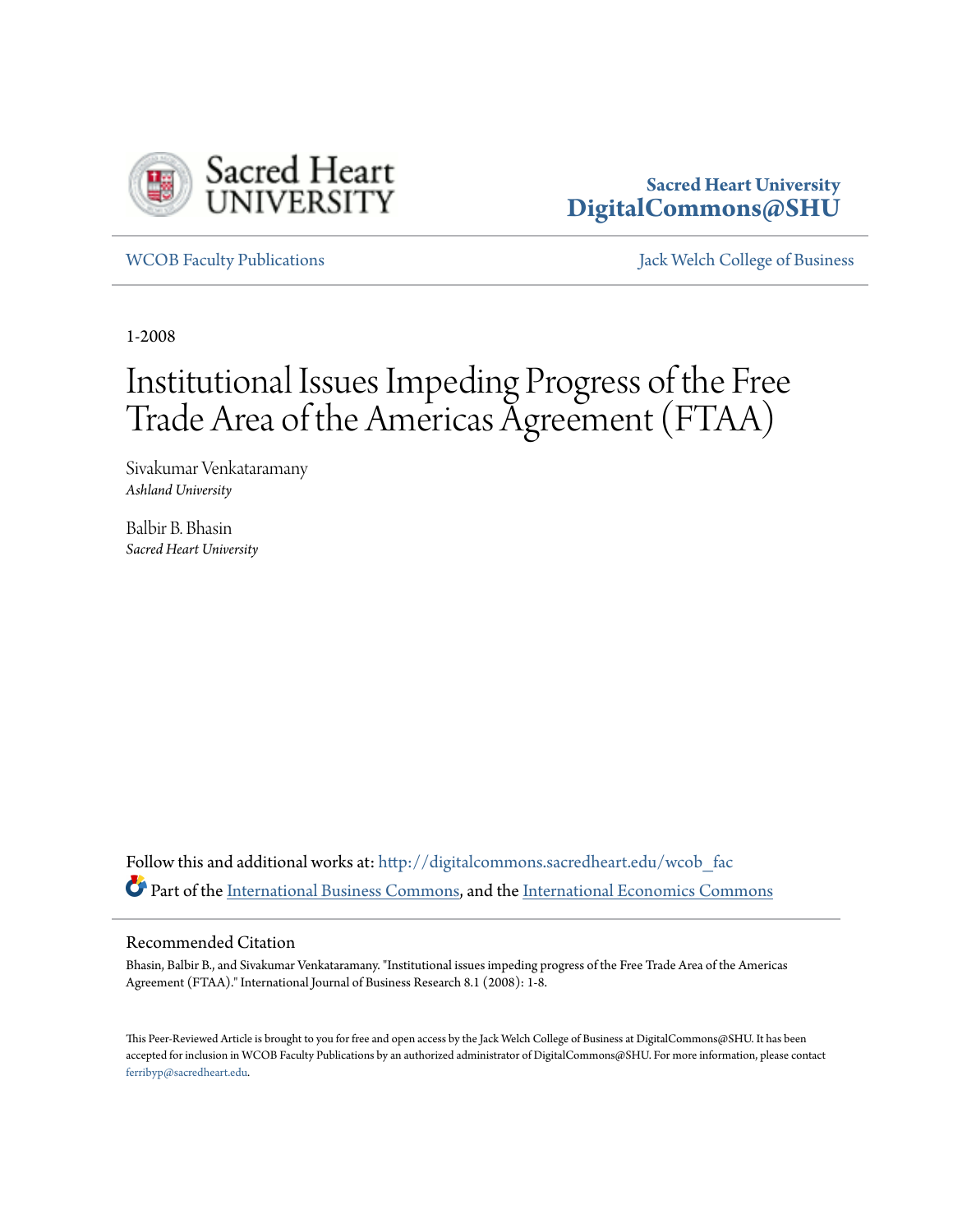# **INSTITUTIONAL ISSUES IMPEDING PROGRESS OF THE FREE TRADE AREA OF THE AMERICAS AGREEMENT (FTAA)**

Sivakumar Venkataramany, Ashland University, Ashland, Ohio Balbir B. Bhasin, Sacred Heart University, Fairfield Connecticut

# **ABSTRACT**

*For any bilateral or multilateral trade agreement to be effective, it is imperative that all participants derive maximum benefit. This paper examines the institutional issues facing the partners of the Free Trade of the Area of the Americas (FTAA), analyzes some of the current areas of conflict and suggests action to reduce tensions and promote harmony, cooperation and accommodation which is a necessity when multiple countries attempt to foster such an agreement.* 

## 1. **INTRODUCTION**

Every nation planning to participate in opening its borders to a trade agreement has by necessity the goal of growth of development through increased trade and commerce void of tariffs and quotas. The nations that are currently party to the proposed Free Trade Area of the Americas agreement (FTAA) are no exception. Each member has unique needs and concerns, but almost all are participating to bring the benefits of free trade down to the level of each member of their community.

Efforts to create this trading bloc began just after the creation of the North American Free Trade Agreement (NAFTA) in 1994 and by most expectations implementation should have materialized on January 1, 2005 the target date set. Not only has this not taken place, questions are being raised if a realistic date can actually be set at all. A recent report in February 2005 is headlined "Is the FTAA Floundering?" and concludes that "the failure to reach an accord by the agreed-upon date could mean there will never be an FTAA." (Meza,, 2005) FTAA talks ground to a halt last year. (Colitt,, 2005)

This paper is another effort in appraising the challenges of trade liberalization in the context of the FTAA, evaluates the issues and concerns of members who are primarily developing economies and suggests overtures that are necessary to address these issues, if there is to be an agreement that will benefit all participants.

## **2. MULTILATERALISM**

The Free Trade Area of the Americas is a progressive and modern effort to remove all barriers to trade and investment by 2005 and thereby unite all the thirty-four economies into one single trade area. Trade liberalization is not completely new to the post-war world and has been introduced in numerous forms. GATT brought the concept of the *most favored nation* (MFN) under the umbrella of multilateralism. As a consequence, protectionist measures though altogether not eliminated were withdrawn equally and in stages in respect of other member nations. Another such move was the formation of Customs Unions. These unions are discrete and so directly violate the principles of multilateralism [Harrison 1979]. Trade liberalization within a small region was also another cooperative effort for promotion of mutual trade. Regionalism is not without contradictions but the countries in the Asia Pacific Economic Cooperation (APEC) have resorted to a policy of open regionalism thereby removing any discriminatory practice [Scollay, 2001]. Preferential trade arrangements (PTAs) cause a fall in tariff levels and this becomes an incentive for new memberships [Freund, 2000] but do result in a diversion of trade [Krishna, 1998]. Exploration of proliferation of free trade agreements in the ASEAN area to promote multilateralism is a policy of the World trade Organization [Sellakumaran, 2004].

Multilateralism by conventional wisdom leads to nondiscrimination and reciprocity [Ethier, 2004] while bilateralism and preferential trade agreements both may lead to trade diversion [Moser, 1995]. The resultant trade growth due to multilateralism promotes output growth and trade liberalization [Greenaway 1990]. For low-income countries, institutional and structural characteristics are more important determinants than multilateral reforms including trade liberalization [Sindzingre, 2005]. Even countries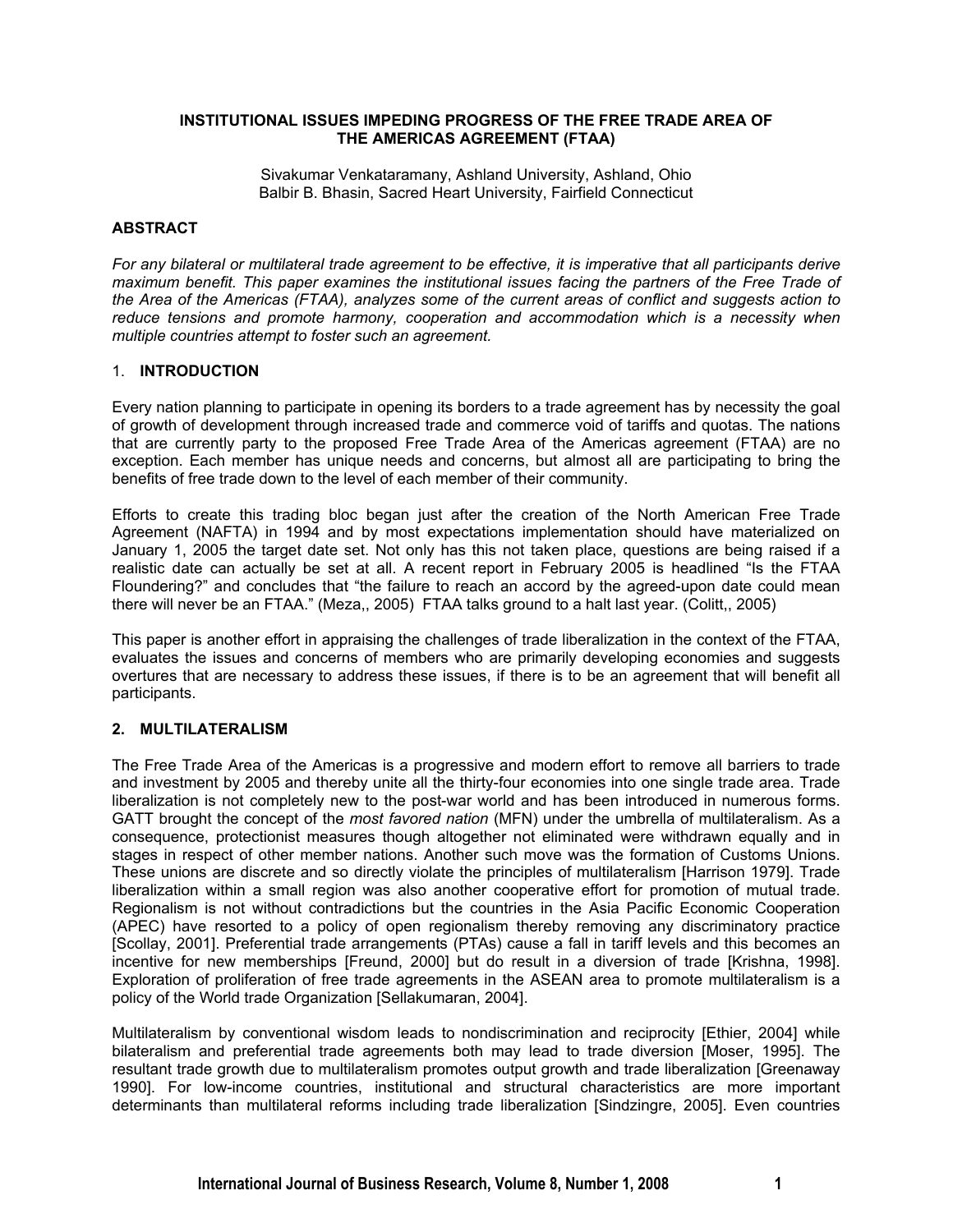practicing open trade policy could reap the benefits of trade creation through multilateralism. Canada has demonstrated this amply well by entering into numerous unilateral and bilateral trade arrangements and eliminations of tariff [Head and Ries, 2004].

While the FTAA is foreseen to increase the economic welfare of the member countries in varying magnitudes, the rest of the world visualizes it as a tactic of trade diversion. In comparison, unilateral free trade will quadruple the economic benefits to all member countries and a multilateral global trading system adopted by all countries in the world will increase the benefits by 600% [Brown et al, 2005]. Most of the country-specific studies with reference to Ecuador, Colombia and Peru predict significant outcomes in income redistribution caused by changes in factor prices and output prices [Toledo, 2004 & 2005; Thompson et al, 2005].

# 3. **ORGANIZATIONAL ISSUES**

# **3.1 Background**

The project was launched some fifteen years ago by the then President of the United States George Herbert Walker Bush as a solution that would integrate all the countries in North, Central and South America and the Caribbean. This would have created the world's largest free market, with a combined gross domestic product of US\$13 trillion and 800 million consumers from Alaska to Argentina. (Petry, 2004)

The limited success of NAFTA, encouraged by the U.S.'s drive towards maximizing cross border trade, resulted in the signing of the Central American Free Trade Agreement (CAFTA) in December 2003. Another trade agreement – MERCOSUR - tied together the economies of Argentina, Chile, Brazil, Uruguay and Paraguay. The many lessons that have been learnt from the negotiations process, structuring and implementing of these agreements should have resulted in greater success in pursuing FTAA goals, but this does not seem to have been the case. The major differences seem to focus on the fact that there is a great disparity among participating nations. Although the EU does include countries with different levels of development, these gaps are nowhere near as wide as those that exist among member of the 34 diverse countries of the Americas. (Meza, 2005)

## 3.1. **Distribution of Wealth in Developing Countries**

World inequality remains a real concern for all countries, developed and developing. There exists a great divide among the poor and rich nations and within the countries as well. The divide does not seem to be getting any smaller. World inequality between households has increased. The income of the richest 1% (50 million people) is the same as the income of the poorest 60% (2.7 billion people). The 2002 figures of the number of people living in poverty in Latin America reached 220 million – or 43.4 percent of the total population – and this figure is rising year after year. (Meza, 2005) While countries try to achieve greater equality in the distribution of wealth, incomes and opportunities by broadening access to public services such as education, health, water, electricity and land and rural services, free trade runs completely opposite to the policies of poor countries' attempts at providing the basic amenities to their population through public entities while FTAA presses countries "to privatize health care, water, and electricity and to charge 'user fees' on public services such as education." (Sierakowski et.al,. 2004) The net result of this disparity is the inability for the participants to negotiate on an equal footing.

# **3.2. Concerns of Labor**

The question of labor standards has been plaguing all multilateral agreements including the World Trade Organization (WTO). Labor organizations all over the world are concerned about the exploitation of labor, the degradation of the environment, and the undermining of national regulations designed to protect the health and safety of citizens. (AFL-CIO, 1999) Liberalization of trade necessarily means a restructuring of existing labor policies and standards. Labor organizations are continually in support for linkages of trade and labor standards, though governments of developed countries such as the United States have been hesitant and often strongly opposed. Arguments in favor of linking include: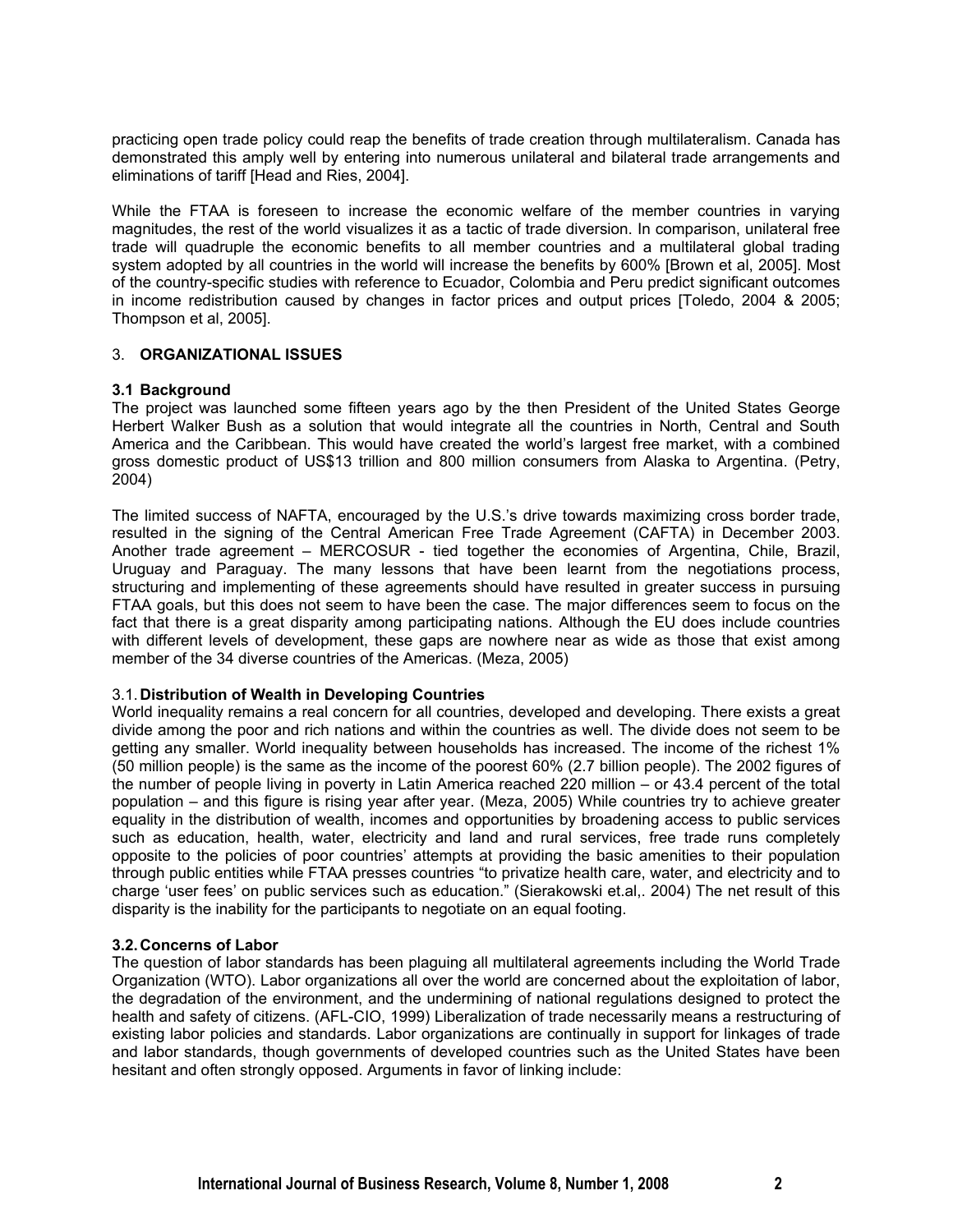- 1. Trade sanctions as an enforcement device. This would raise the enforcement of labor standards and trade can provide a tool for ensuring compliance.
- 2. Setting efficient labor standards. The fear is that large, capital-abundant countries may set their labor standards at a point where the marginal benefit exceeds marginal cost, thus under-regulating their labor markets.
- 3. Bargaining inefficiencies. Governments may be motivated to replace inefficient trade policies with inefficient labor policies.
- 4. Bargaining Complementarities. When countries negotiate on multiple issues, all can gain by linking those negotiations.

Arguments against linkage are:

- 1. Efficacy of labor standards. This is questioned as whether simply imposing better conditions will in fact make all workers better off. If higher standards are imposed, then the cost of hiring labor will rise and fewer workers will be hired.
- 2. Trade sanctions may be inappropriately applied. There exists a possibility that trade sanctions will be co-opted for protectionist purposes.
- 3.

An extensive assessment of these issues done by Brown, Deardorff and Stern in 2002 concludes that "trade sanctions are not very attractive for expressing humanitarian concerns" (Brown et.al, 2002).

Much debate is currently taking place with regards the FTAA and worker rights. Workers through their representatives may be feeling left out as there is not a direct representative serving their needs. The exploitation of labor is a major concern as is the need for proper compensations and benefits. A report on CAFTA "The Real Record on Workers Rights in Central America" released on April 4, 2005 charges that "the labor provisions in CAFTA fall short in at least 20 areas of recognized international labor standards, such as the right to form a union or a ban against child labor." (AFL-CIO, 2005)

The negative affects of trade liberalization on labor has many supporters both in the developed economies as well as in developing countries. This is becoming a somewhat anti-capitalism fervor, and is resulting in strong protests at meeting venues. Crucial issues raised include the harmful effects of free trade on women and minorities, the fear that investor rights will take tremendous priority over human rights, the existence of sweatshops in Latin America, very low or even no wages, and these continue to be the bone of contention at every level. Various cartoons in the media depicting free trade as the heaven for capital and hell for workers increase the emotional overflow and appeal strongly to sentiments.

## **3.3. Multilateral Trade and Tariff Issues**

The fundamental reason for establishing the FTAA is that trade liberalization will foster economic growth, reduce poverty and speed development. This would necessarily lead to direct benefits to consumers through the competition created by lifting of tariffs and market access. The main concern here is that developed nations, especially in this case the United States, which has comparative advantage in most services such as finance, transportation, engineering, technology, will lead to a tilt in the benefits accrued by some partners.

The one obstacle is the reality that in the face of an overall 34 nation agreement, the US continues to broaden its bilateral and multilateral treaties. One claim is that CAFTA has the potential of paving the way for the FTAA. However, CAFTA has yet to produce the desired results. MERCOSUR is another stickling point in that its participants are not ready to agree to a larger agreement. This has led the FTAA grouping to take on a two-tier approach led by the US and Brazil, the two largest economies who have different priorities. The US is pushing for broad based tariff elimination while Brazil prefers to address peak tariffs and tariff rate quotas (TRQs) (Hornbeck, 2005) The US favors a comprehensive agreement while Brazil aims to keep the talks focused solely on trade.

Another major issue is the subsidies on agriculture which could be the major stumbling block as negotiators are deadlocked in their positions. The issue is further exacerbated by the fact that US does not intend to compromise on this sector, while most of the developing countries depend on agriculture.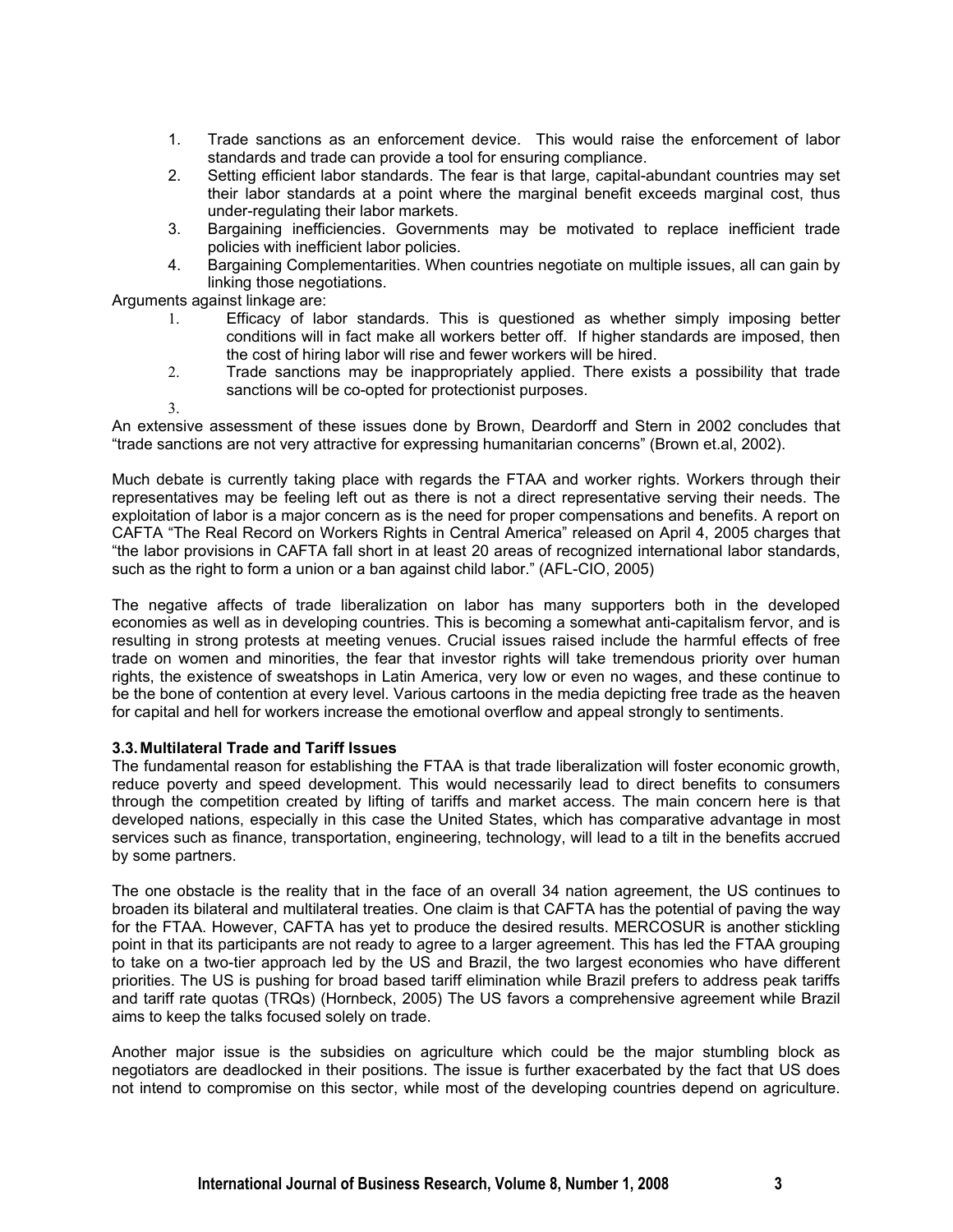The US is pushing for greater market and investment access for its products, a coalition of 21 developing countries is pushing back, demanding an end to agricultural subsidies (Global Fairness, 2005). One of the fears is dumping. The Americas Trade and Development Forum (ATSDF) recommended that FTAA agriculture rules should:

- 1. Grant all countries the right to develop their own agriculture and food policies, including the right to manage both production and inventories.
- 2. Grant countries the right to protect themselves from dumping of agricultural commodities at below the cost of production.
- 3. Prohibit dumping by any country into international markets.
- 4. Provide farmers with a fair price and consumers with a safe, secure and affordable food supply that is environmentally sustainable.
- 5. Reduce the anti-competitive market distortions caused by the disproportionate market power of agribusiness cartels. (Institute of Agriculture and Trade Policy, 2003)

However, these recommendations, though noteworthy, have not received due consideration. Up to the time of writing, negotiations have halted; and major differences between the US and Brazil prevail. The contentious area of agriculture remains a major obstacle, especially since both the US and Brazil are major producers and exporters. The parties could agree on different speeds of integration, which will allow them to exclude contentious issues, such as intellectual property rights and agriculture (Ishmael, 2005).

# **4. FINANCIAL ISSUES**

# 4.1. **Currency Problems and Exchange Rates**

Many such bilateral, multilateral and regional cooperative measures have their deep roots in the less developed countries' inability to pay for the inevitable imports in hard currencies. These currency problems continued to wreck the soft currencies and the respective balance of payments. Countries in the Nonaligned Movement (NAM) are still being haunted by their colonial past and have been skeptical of the various trade treaties and the wave of globalization while its key member state of India is engaged in a process of systematic liberalization. Despite new currencies with uncertain values, varying degrees of convertibility and divergent exchange rate regimes and restrictions, the erstwhile eastern bloc countries have proved that multilateralism allows non-discriminatory trade [Pomfret 2003]. Financial deregulation in the last decade is another move by the emerging economies to remove the currency problems by series of steps such as economic and financial liberalization, removal of exchange control and restrictions on current account convertibility and introduction of incentives for international investors to provide stimulus for the inefficient domestic sectors. Currency crises in Brazil and Argentina have only reinforced the goals and the need for a common market such as Mercosur [Carranza, 2004].

## **4.2. Dollarization**

Countries in the free trade area have often faced huge trade deficits and in some cases this has added to their pre-existing difficulties of servicing their foreign debt. Severe shortages of dollars and unbridled inflationary trends in the domestic environment have compelled countries like Ecuador to dollarize their economy. El Salvador and Panama have also resorted to substitution of their home currencies with US dollars. Besides losing the benefits of seignorage, the central banks also surrender their autonomy by withdrawing a currency exchange rate mechanism and thereby their tool of intervention. The dollar is not the panacea unless the banking systems in these countries become completely sound, modernized and efficient. Despite the price stability that dollarization may bring to economies in transition, researchers also recommend an optimally managed exchange rate regime to direct the economy at times of fluctuating growth [Hudgins and Yoskowitz, 2004].

## **4.3. Payment and Settlement Issues**

Since most of the countries in the free trade area may agree to invoice the products in US dollar, currency problems may have been resolved but not problems pertaining to payment and settlement. The methods of settlement and the risks associated with international trade are global issues and so a free trade area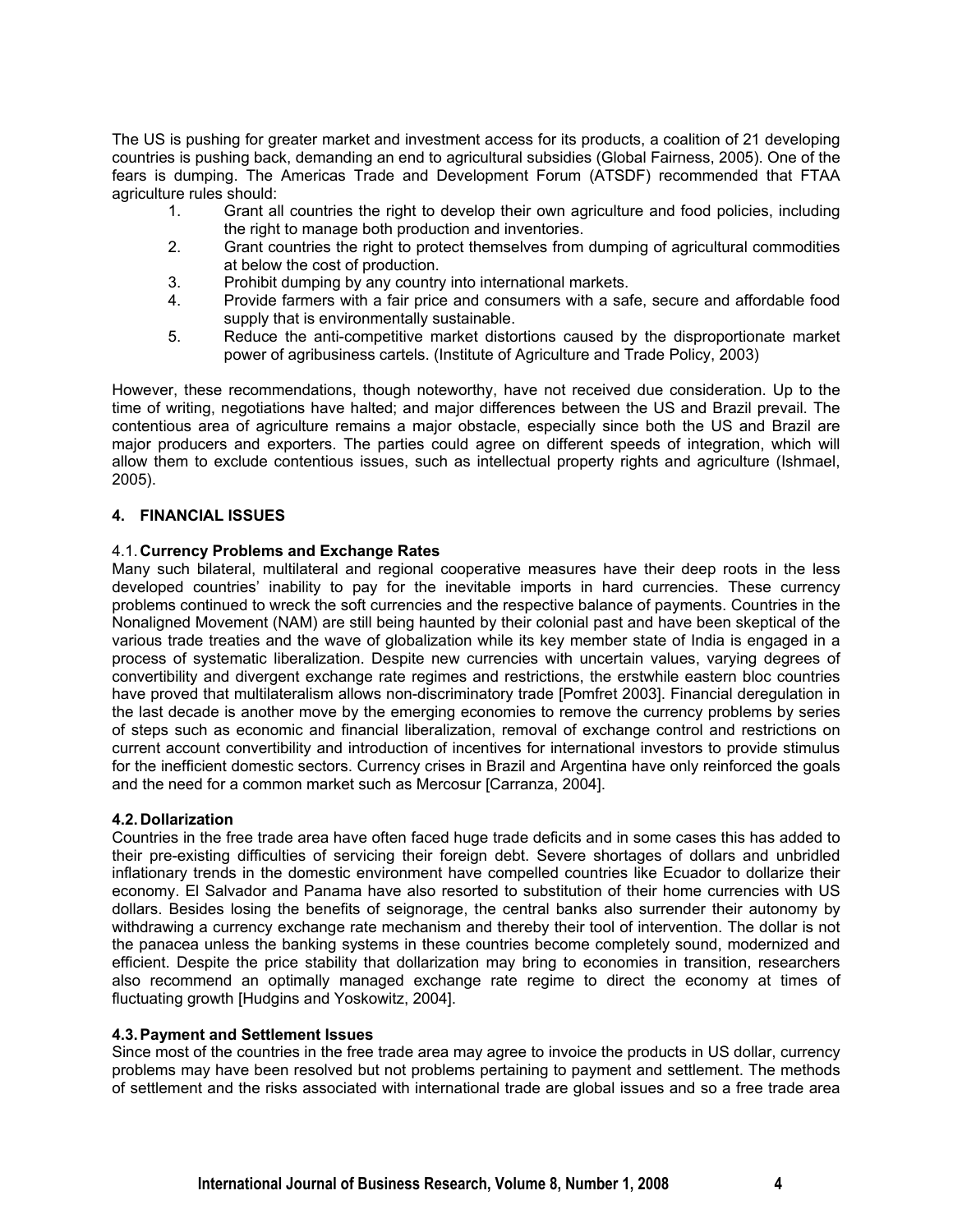is not the solution in itself. Technology involving the flows is still being tested and implemented by the developing countries and efforts to unify the systems are yet to be fully envisioned.

# 4.4. **Cross Border Trade Credit**

Trade credit is conventional and mostly safe. So, commercial banks will now find a new field for intense competition. The free trade area thus will have to pave way for cross border commercial banks to compete on their levels of efficiency, international interest rates, cost savings to the clients, speedy transfers and also large international presence. The competitiveness in domestic banking sector is prone to increase, yet it might result in dwindling profits and subsequent closure of some institutions. This may lead to a higher impact on credit creation and its multiplier effect. Without an adequate support of insurance and reinsurance, the financial services as a whole sector will be limited in its overall performance.

# **5. MARKETING ISSUES**

The FTAA through the elimination of barriers will provide the citizens of the countries involved with the latest products incorporating the latest technologies at the lowest possible prices. It will do this in two ways: first by allowing foreign firms to compete on an equal basis with local firms. And as a corollary to the first, it will force local firms to upgrade their core competencies in order to compete. The FTAA will provide businesses who buy from other businesses (B-2-B) with additional means to find the right product, at the right place at the right time for the right price. FTAA will do this by reducing and then eliminating artificial impediments to trade - tariff and non-tariff barriers. These barriers forced the buying centers in B-2-B organizations to select products not on the basis of what is best for the organization's core competencies, i.e., latest technology, highest quality, best delivery, internationally competitive price but on the basis local price. This meant that the final product produced by the organizations in a protected environment although competitive within the home country may not have been able to compete internationally.

As the dimensions of the competitive landscape extend beyond national barriers, traditional business models will simultaneously change welcoming improved logistics, advanced technological process and sophisticated marketing trends. The basic concepts of market segmentation, price, product, place and promotion will always hold good, only with more relevance. *Ecommerce* activities will provide better transparency, efficient payment cum delivery systems and a newly developed legal framework.

## 6. **CONCLUSION**

The Free Trade Area of the Americas is indeed a timely effort in an age of growing multilateralism. Global trade agreements appear to be farfetched at this time and hence the prevalence of numerous bilateral and multilateral agreements signifying the process of integration. A few powerful countries like the United States may and will however attempt to influence, aid or impede the impact of several existing and proposed regional agreements. A country like Chile may assume the role of a maverick resulting in appreciable impacts on competitive advantages of sources of companies both within and outside of the region [Vachani, 2004; Biggs, 2004]. The derived advantages will certainly be multifold where an agreement includes Brazil which is the largest recipient of foreign direct investment in Latin America from the beginning of this century [Gouvea, 2004].

Environmental friendly regulations may be suggested for inclusion in the integration agreements to appease some arguments against free trade [Deere, 2004]. In sum, the FTAA represents a unified force to reckon with amidst bloc bargaining and sub-regionalism [Phillips, 2003]. As the success of Asia Pacific Economic Cooperation (APEC) as a building block of the World Trade Organization (WTO) suggests, the FTAA is likely to offer a wide range of solutions to international business issues and promote open regionalism [Anwar, 2002]. Besides, several institutional issues, there are numerous forums constantly engaged in vehement opposition to the formation and functioning of the free trade. In our estimate, the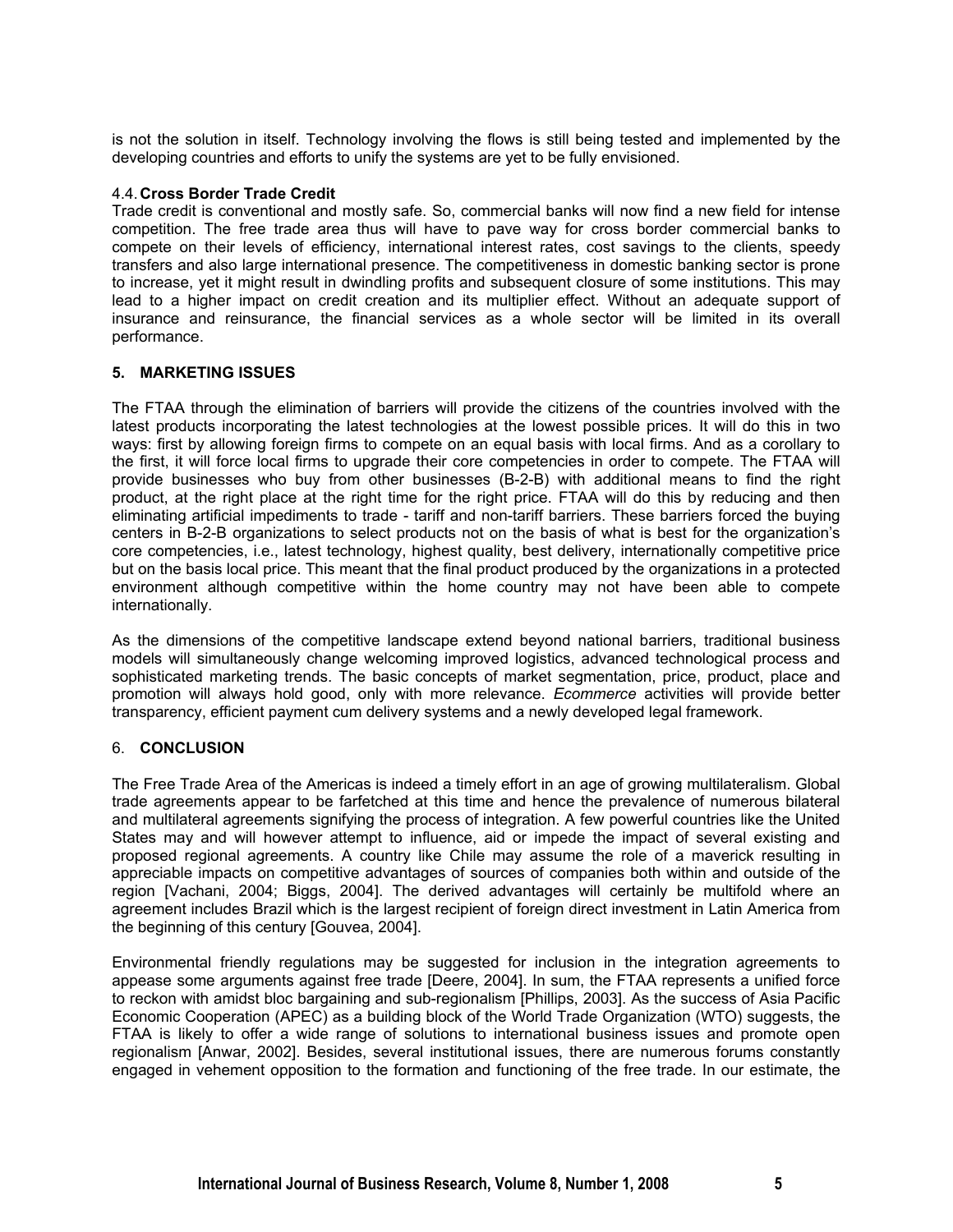waves of opposition will probably cleanse the nationally fragmented systems and bring cohesiveness among diverse democracies.

#### **REFERENCES:**

AFL-CIO (2005) "The Real Record on Workers' Rights in Central America" AFL-CIO

AFL-CIO Executive Council Statement (1999) "Global Trade Negotiations: Labor Summary" *Center for International Development at Harvard University.* 

Anderson, Sarah (2003) "The Equity Factor and Free Trade", World Policy Journal, Fall 2003, Vol. 20 Issue 3, pp. 45-

Anwar, S.A. (2002) "APEC: Evidence and Policy Scenarios", Journal of International Marketing & Marketing Research; Oct 2002, Vol. 27 Issue 3, pp. 141-153

Biggs, Gonzalo (2004) "Breakthrough for International Commercial Arbitration In Chile', Dispute Resolution Journal; Feb-Apr 2004, Vol. 59 Issue 1, pp. 65-68

Brown, Deardorff and Stern (2002) "Pros and Cons of Linking Trade and Labor Standards", Research Seminar in International Economics, Discussion Paper No. 477, School of Public Policy, The University of Michigan, May 6, 2002.

Brown, Drusilla, Kiyota, Kozo and Stern, Robert (2005) "Computational analysis of the Free Trade Area of the Americas (FTAA)", North American Journal of Economics & Finance; August 2005, Vol. 16 Issue 2, pp. 153-185

Carranza, Mario E. (2004) "Mercosur and the End Game of the FTAA Negotiations: Challenges and Prospects after the Argentine Crisis", Third World Quarterly; Mar 2004, Vol. 25 Issue 2, pp. 319-337

Colitt, Raymond (2005) "US and Brazil to discuss resuming talks on Americas free trade bloc" *Financial Times,* London, January 26, 2005.

Deere, Carolyn (2004) "Greening Trade in the Americas: An Agenda for Moving beyond the North-South Impasse", Journal of World Trade; Feb 2004, Vol. 38 Issue 1, pp.137-153

Dion, Paul A., Easterling, Debbie, Javalgi, Raj (1997) *Women in the business-to-business salesforce: Some differences in performance factors,* Industrial Marketing Management; New York; Sep 1997; Volume: 26 Issue: 5

Ethier, Wilfred J. (2004) "Political Externalities, Nondiscrimination, and a Multilateral World", Review of International Economics; August 2004, Vol. 12 Issue 3, pp.303-320

Freund, Caroline (2000) "*Multilateralism* and the endogenous formation of preferential trade agreements", Journal of International Economics; December 2000, Vol. 52 Issue 2, pp.359-376

Thompson, Henry, Toledo (2005) *FTAA* and Colombia: Income redistribution across labor groups, International Review of Economics & Finance; 2005, Vol. 14 Issue 2, pp. 203-212

Gouvea, Raul (2004) "Brazil: A Strategic Approach", Thunderbird International Business Review; Mar/Apr 2004, Vol. 46 Issue 2, pp. 165-189

Global Fairness Initiative (2005) "Free Trade: Can the FTAA Succeed Where the WTO Failed?" Global Fairness Initiative, The Issues – Free Trade http://www.globalfairness.org/issues/featured\_topics.html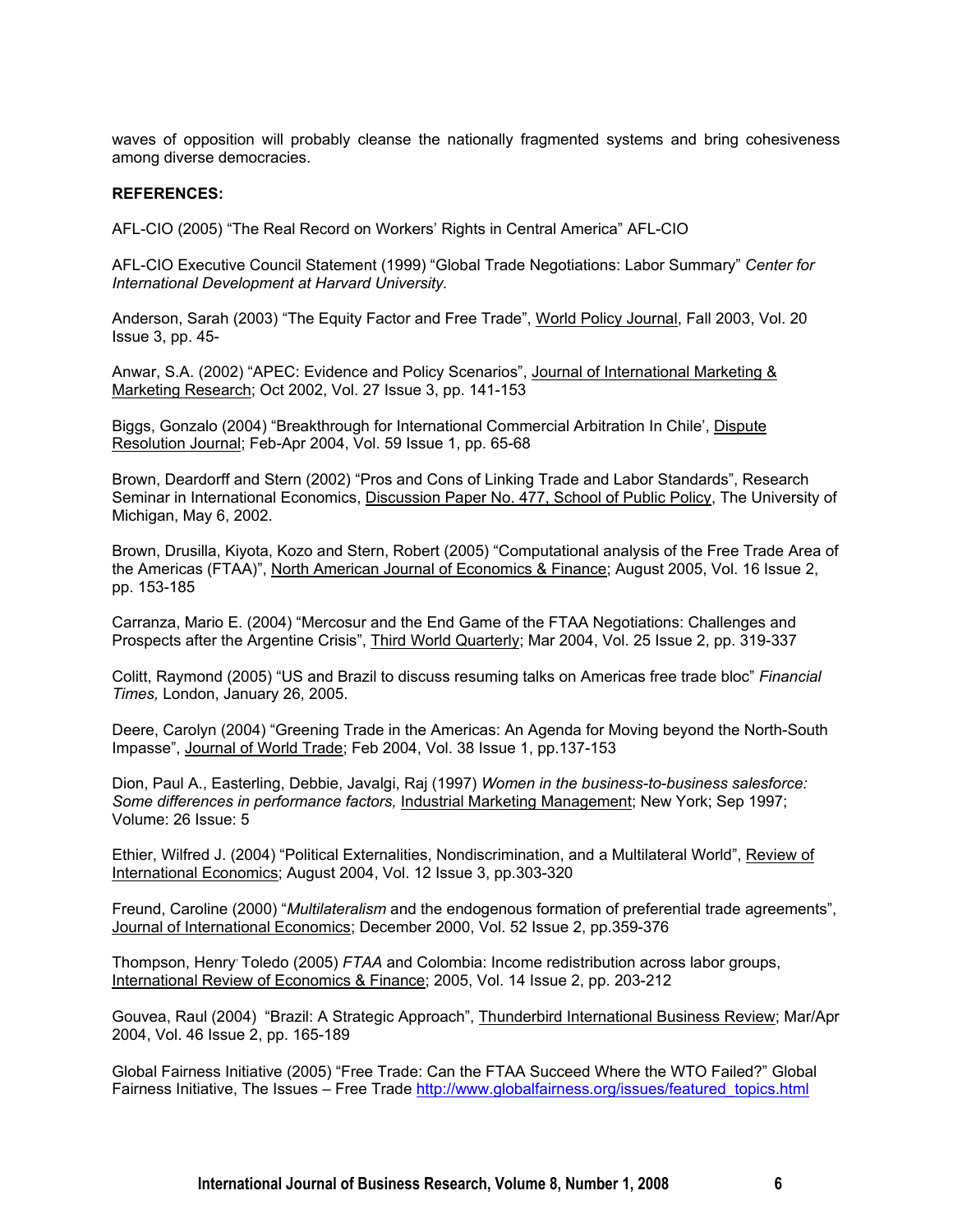Greenaway, David (1990) "*Multilateralism* and Bilateralism in Trade Policy: Editorial Note", Economic Journal; December 1990, Vol. 100 Issue 403, pp.1286-1287 Harrison, Glenn W., Rutherford, Thomas F. and Wooton, Ian (1989) "The Economic Impact of the European Community, American Economic Review; May 89, Vol. 79 Issue 2, pp. 288-294

Head, Keith, Ries, John (2004) <sup>"</sup>Regionalism within *Multilateralism*: The WTO Trade Policy Review of Canada", World Economy; September 2004, Vol. 27 Issue 9, pp.1377-1399

Honeycutt Jr., Earl D., and Ford, John B.(1996) *Potential problems and solutions when hiring and training a worldwide sales team*, Journal of Business & Industrial Marketing, Vol 11 Issue 1 Date 1996

Hornbeck, J.F. (2005) "A Free Trade Area of the Americas: Major Policy Issues and Status of Negotiations" *CRS Report for Congress,* CRS Web, January 3, 2005.

Hudgins, David, Yoskowitz, David (2004) "Dollarization versus coordination: policy for small countries facing dollar dilemmas and financial liberalization", Journal of Policy Modeling, February 2004, Vol. 26 Issue 2, pp. 239-247

Institute for Agriculture and Trade Policy (2003) Press Release: "FTAA Agriculture Proposals Would Hurt Farmers, Forum Concludes", November 19, 2003

Ishmael, Odeen (2005) "What's Happening to the FTAA Negotiations?" *Bilateral.org* March 19, 2005 Jonathan, Calof and Beamish, Paul (1994) *The right attitude for international success* Business Quarterly; London; Autumn 1994; Volume: 59, Issue: 1

Krishna, Pravin (1998) "Regionalism and *Multilateralism*: A Political Economy Approach", Quarterly Journal of Economics; February 1998, Vol. 113 Issue 1, p227-250

Meza, Gilberto (2005) "Is the FTAA Floundering?" Business Mexico, February 2005.

Moser, Peter (1995) "Preferential trade agreements and the GATT: Can bilateralism and *multilateralism* coexist?" Kyklos; 1995, Vol. 48 Issue 4, pp.593-598

Petry, Corinna c. (2004) "FTAA: NAFTA's Big Brother" *Metal Center News,* January 2004.

Phillips, Nicola (2003) "Hemispheric Integration and Subregionalism in the America", International Affairs; March 2003, Vol. 79 Issue 2, pp. 327-349

Pomfret, Richard (2003) "Trade and Exchange Rate Policies in Formerly Centrally Planned Economies", World Economy; April 2003, Vol. 26 Issue 4, pp.585-612

Scollay, Robert (2001) "The Changing Outlook for Asia-Pacific Regionalism.", World Economy; September 2001, Vol. 24 Issue 9, pp.1135-1160

Sellakumaran, Maghalsvarel (2004) "WTO at the Crossroads and the Road Ahead for ASEAN", Regional Outlook; 2004/2005 Southeast Asia, pp.52-54

Shaffer, Ellen R., Waitzkin, Howard, Brenner, Joseph and Jasso-Aguilar, Rebeca (2005) "Global Trade and Public Health", American Journal of Public Health; Jan 2005, Vol. 95 Issue 1, pp. 23-34

Sierakowski et.al (2004) "World Bank Opposes FTAA?" *Dollars and Sense,* Issue 251, Jan/Feb 2004.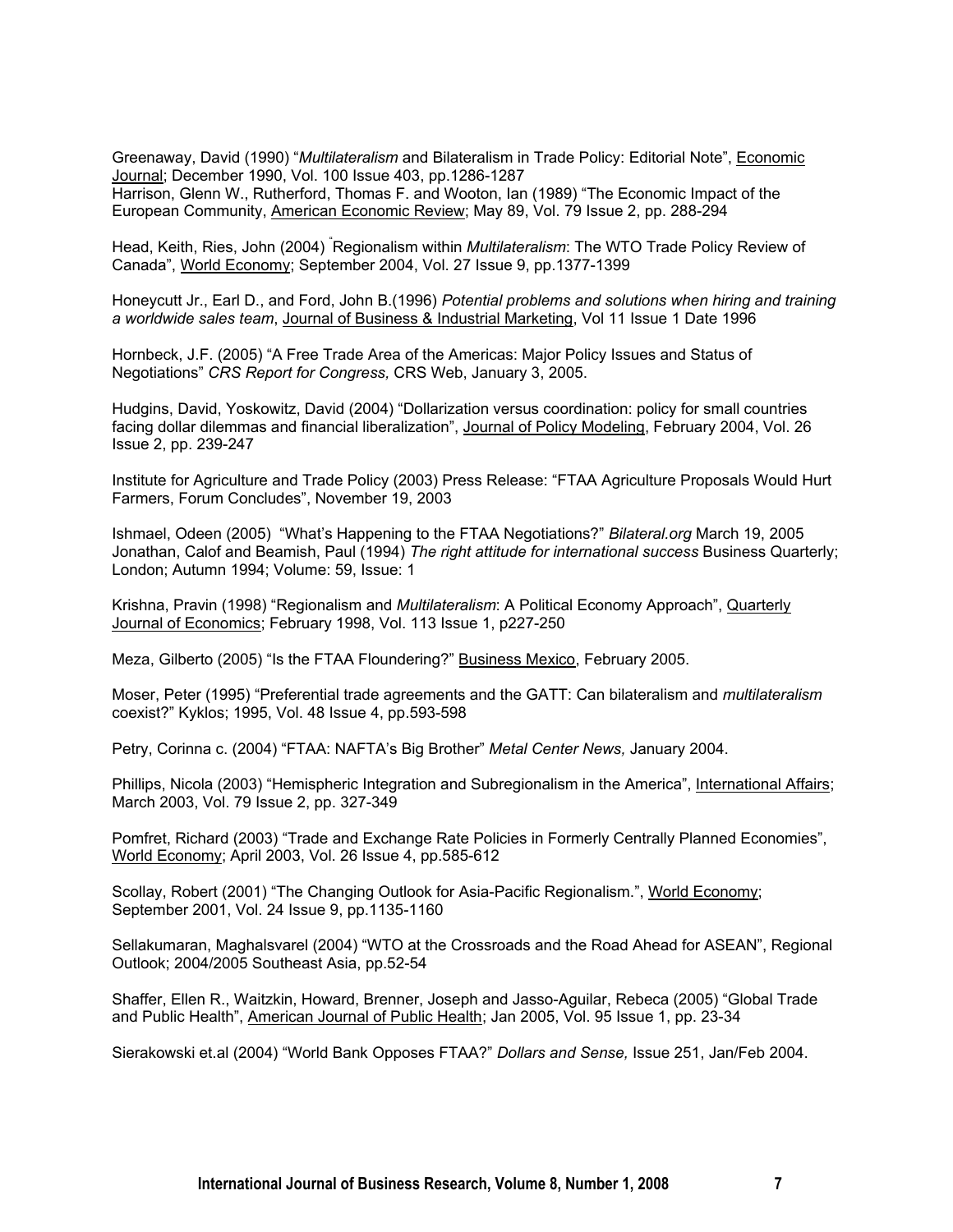Sindzingre, Alice (2005) "Reforms, Structure or Institutions? Assessing the determinants of growth in lowincome countries", Third World Quarterly; June 2005, Vol. 26 Issue 2, pp.281-305

Thompson, Henry and Toledo, Hugo (2005) "FTAA and Colombia: Income Redistribution Across Labor Groups", International Review of Economics & Finance; 2005, Vol. 14 Issue 2, pp. 203-212

Toledo, Hugo (2004), "FTAA, Output Adjustments, and Income Redistribution in a Small Open Economy: The Case of Peru", Journal of Economic Development; Jun 2004, Vol. 29 Issue 1, pp. 109-122

Toledo, Hugo (2004) "Free Trade and Income Redistribution in Colombia", International Trade Journal; Summer 2004, Vol. 18 Issue 2, pp. 127-146

Toledo, Hugo (2005) "Adjustment to Trade Reform in Ecuador", Journal of Policy Reform; 2005, Vol. 8 Issue 1, pp. 41-53

Vachani, Sushil (2004) "Mavericks and Free Trade: Chile's Pivotal Role in the Formation of the FTAA", Thunderbird International Business Review; May/Jun 2004, Vol. 46 Issue 3, pp. 237-253